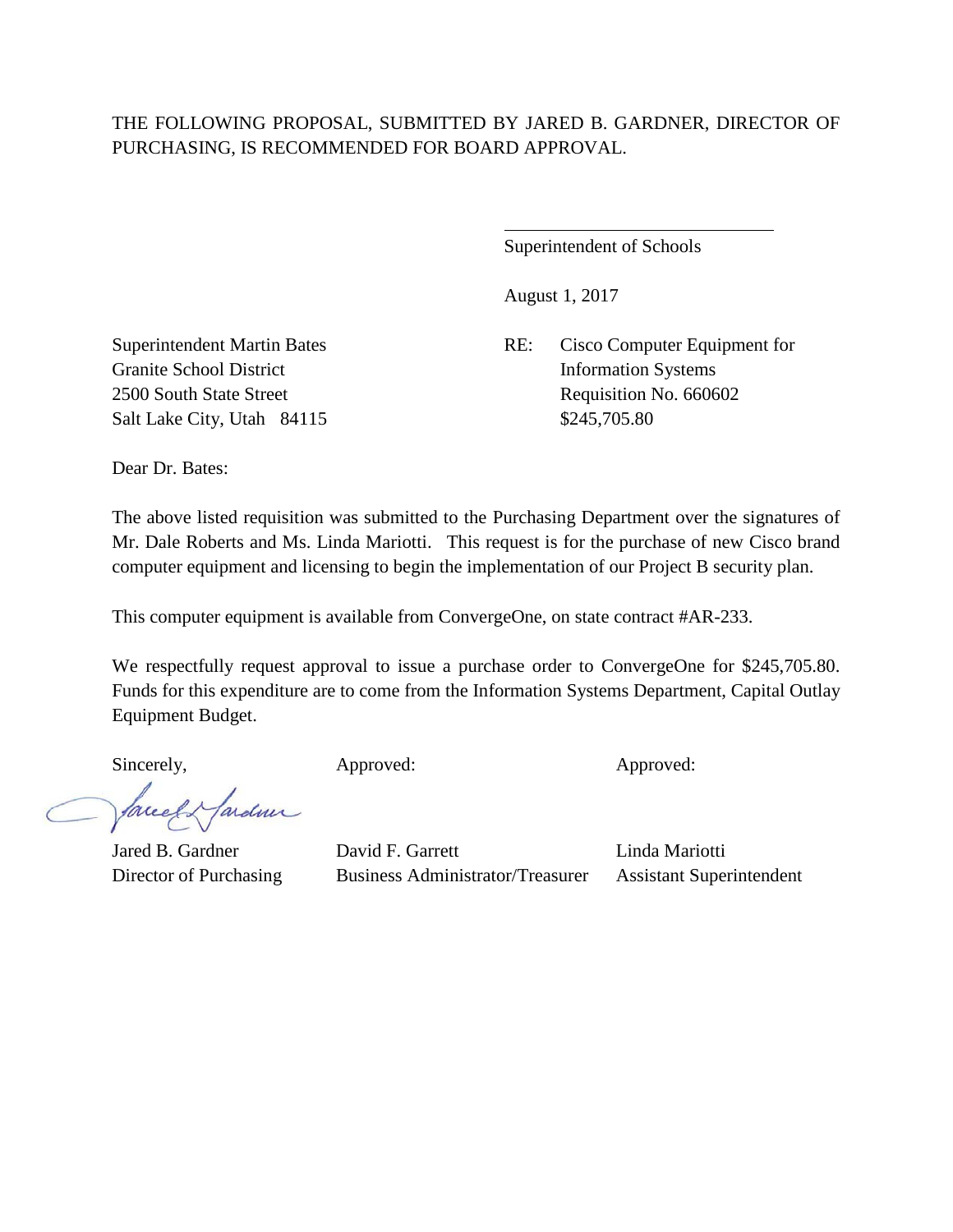$\overline{a}$ 

Superintendent of Schools

August 1, 2017

Superintendent Martin Bates RE: Computer Switches for the Granite School District Information Systems Department 2500 South State Street Requisition No. 660602

Salt Lake City, Utah 84115 \$196,296.00

Dear Dr. Bates:

The above listed requisition was submitted to the Purchasing Department over the signatures of Mr. Dale Roberts and Ms. Linda Mariotti. This request is for the purchase of additional computer switching equipment to facilitate the implementation of our Project B security plan.

This computer equipment is available from ConvergeOne, on state contract #AR-233.

We respectfully request approval to issue a purchase order to ConvergeOne for \$196,296.00. Funds for this expenditure are to come from the Information Systems Department, Capital Outlay Equipment Budget.

Sincerely, Approved: Approved: Approved: Approved:

facely fardeur

Jared B. Gardner David F. Garrett Linda Mariotti Director of Purchasing Business Administrator/Treasurer Assistant Superintendent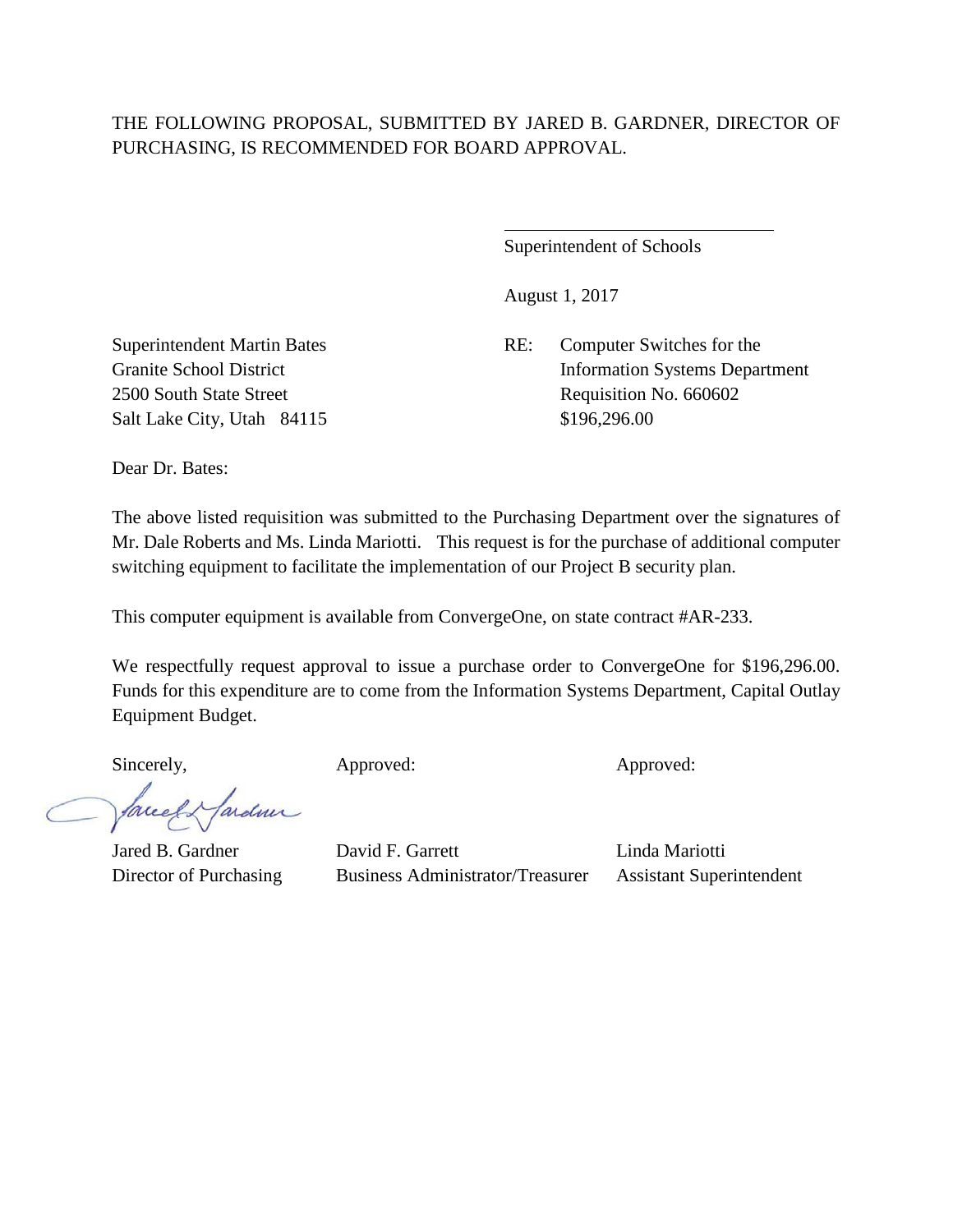Superintendent of Schools

August 1, 2017

Superintendent Martin W. Bates RE: eBooks and Audiobooks Granite School District 2017-2018 School Year 2500 South State Street Salt Lake City, UT 84115

Dear Dr. Bates:

The district will be purchasing thousands of downloadable audiobooks and eBook subscription licenses this coming school year. The audiobooks and eBooks are purchased through Overdrive and was setup for Granite School District in 2010. The vendor provides a proprietary platform for an annual fee and then provides a marketplace to purchase licenses for ebooks which are only available if the platform is maintained. The fees are applied to the purchase of audiobooks and eBooks.

Changing to a different vendor would be cost prohibitive because GSD would lose access to all previously purchased material.

A Notice of Proposed Sole Source (DS15-251SS) was published January 27, 2015 for a three year period through Febrary 4, 2018. No comments were received and the sole source was approved. A negotiated written price quotation for the annual platform fee has been obtained from Kevin Coon.

We respectfully request approval to issue purchase orders, utilizing Overdrive, Inc on an as needed basis for the 2017-2018 school year. Funds for this expenditure are to come from the Educational Technology Technical Services and Secondary Library Media Budgets. This onetime approval will alleviate the repetition of requesting board approval for each individual purchase.

fareel ardmi

Sincerely, Approved: Approved: Approved: Approved:

Jared B. Gardner David F. Garrett Linda Mariotti Director of Purchasing Business Administrator/Treasurer Assistant Superintendent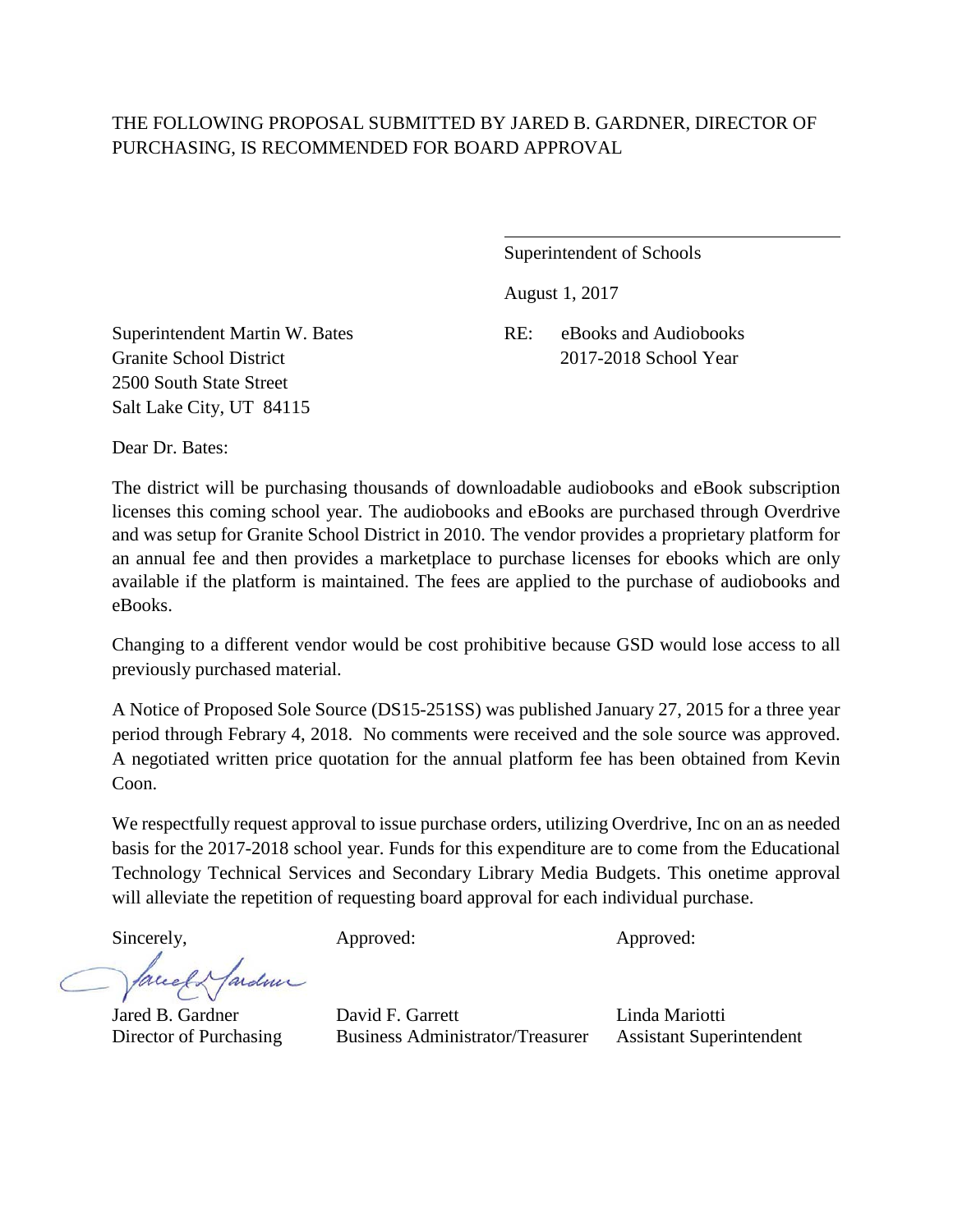$\overline{a}$ 

Superintendent of Schools

August 1, 2017

Superintendent Martin Bates RE: Chiller for Fox Hills Elementary Granite School District Requisitions No. 660215

2500 South State Street \$69,368.00 Salt Lake City, Utah 84115

Dear Dr. Bates:

The Purchasing Department has received a requisition for the purchase of a replacement Chiller for Fox Hills Elementary School. This requisition has been signed by Mr. Donald L. Adams.

An Invitation For Bid, including specifications, was posted on SciQuest.com. Bid results are as follows:

# Contractor **Trane USA \$69,368.00**

In order not to lose installation time, a purchase order was issued to Trane USA in the amount of \$69,368.00. Ratification of this action is respectfully requested. Funds for this expenditure will come from the Capital Outlay Budget.

Sincerely, Approved: Approved: Approved: Approved:

Jared B. Gardner David F. Garrett Donald L. Adams

Director of Purchasing Business Administrator/Treasurer Assistant Superintendent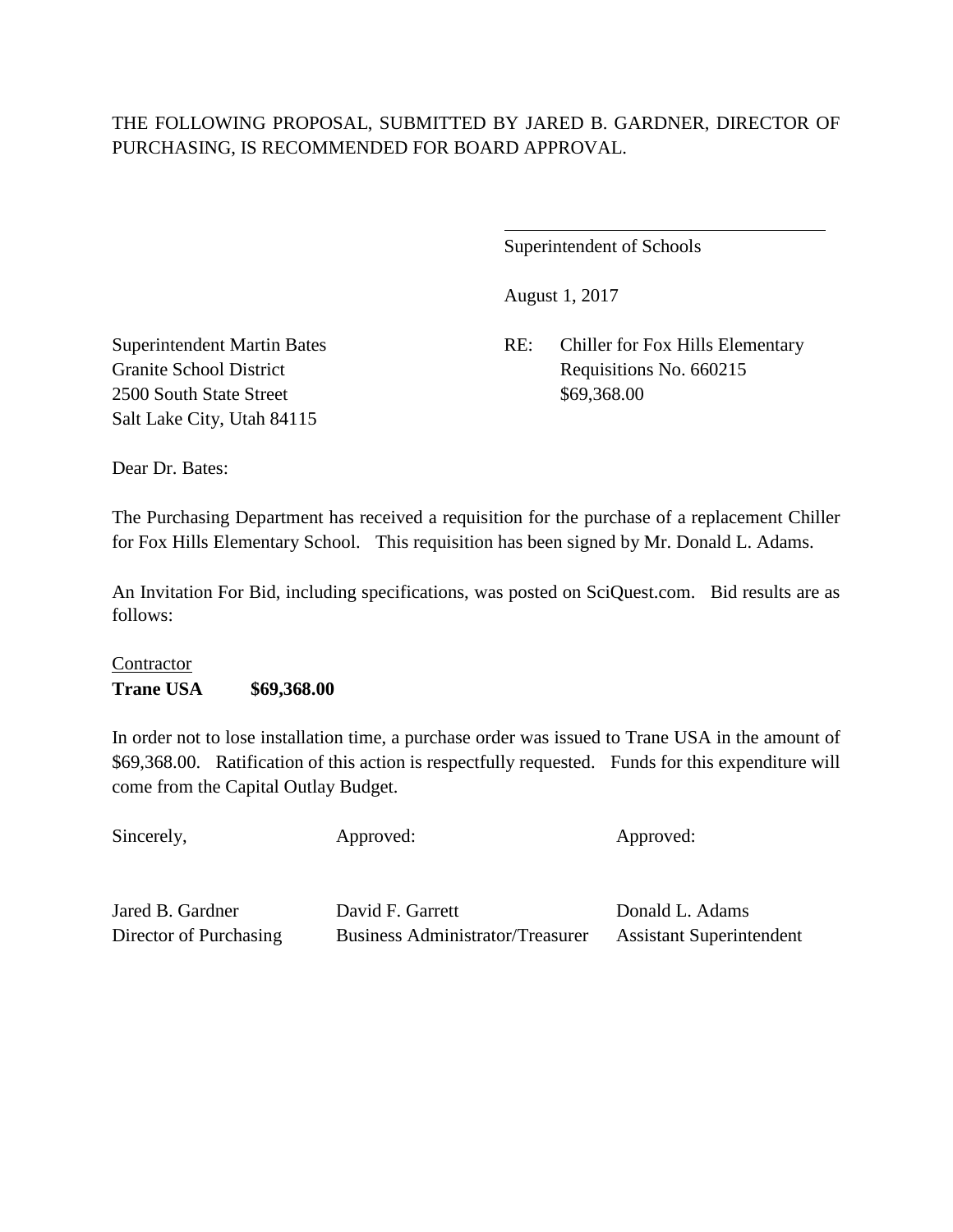$\overline{a}$ 

Superintendent of Schools

August 1, 2017

Superintendent Martin Bates RE: Chiller for Hillside Elementary Granite School District Requisitions No. 660214

2500 South State Street \$71,449.00 Salt Lake City, Utah 84115

Dear Dr. Bates:

The Purchasing Department has received a requisition for the purchase of a replacement Chiller for Hillside Elementary School. This requisition has been signed by Mr. Donald L. Adams.

An Invitation For Bid, including specifications, was posted on SciQuest.com. Bid results are as follows:

## Contractor **Trane USA \$71,449.00**

In order not to lose installation time, a purchase order was issued to Trane USA in the amount of \$71,449.00. Ratification of this action is respectfully requested. Funds for this expenditure will come from the Capital Outlay Budget.

Sincerely, Approved: Approved: Approved: Approved:

facely farden

Jared B. Gardner David F. Garrett Donald L. Adams Director of Purchasing Business Administrator/Treasurer Assistant Superintendent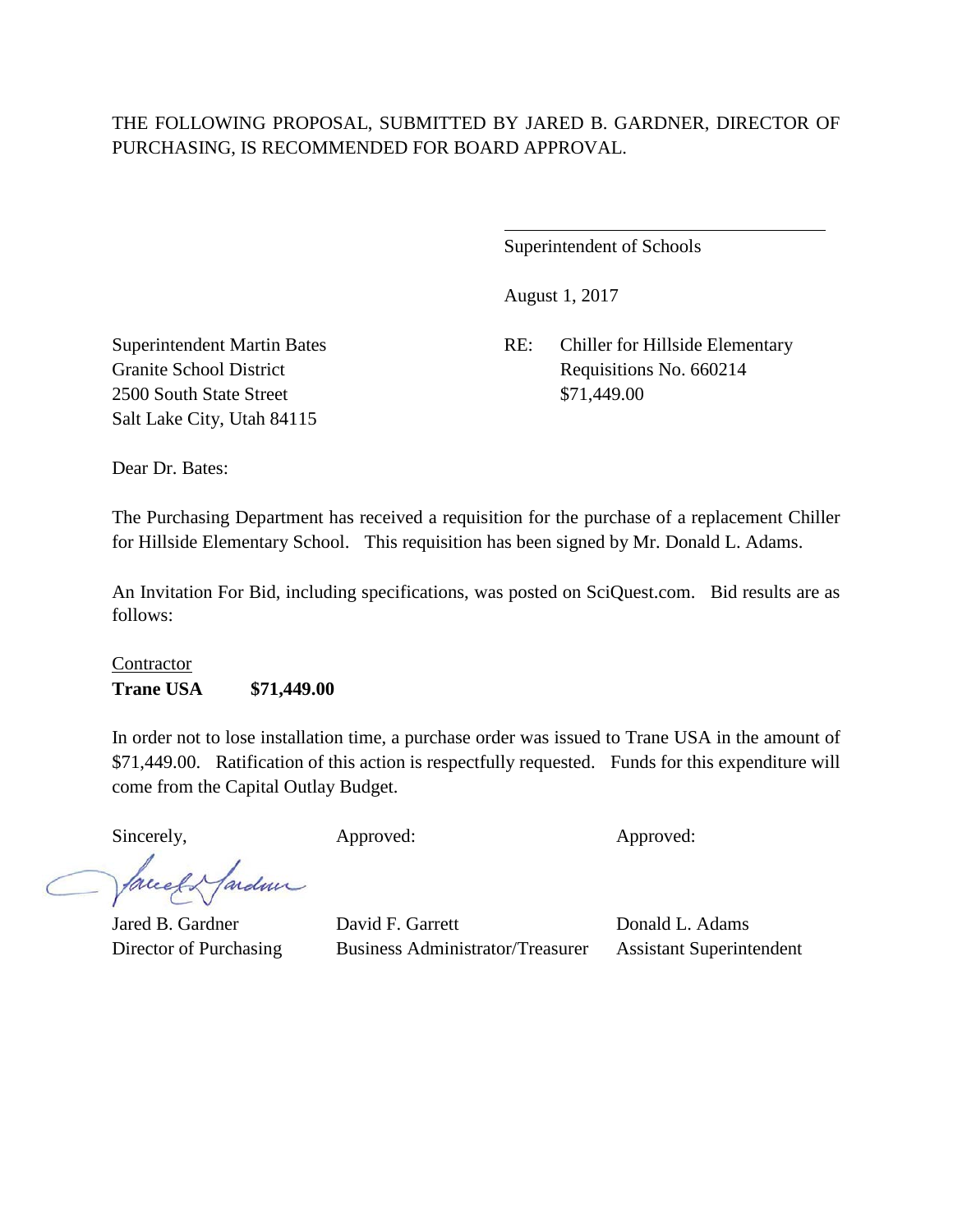l

Superintendent of Schools

August 1, 2017

Superintendent Martin Bates RE: Chiller for Rolling Meadows El. Granite School District Requisitions No. 660496

2500 South State Street \$66,860.00 Salt Lake City, Utah 84115

Dear Dr. Bates:

The Purchasing Department has received a requisition for the purchase of a replacement Chiller for Rolling Meadows Elementary School. This requisition has been signed by Mr. Donald L. Adams.

An Invitation For Bid, including specifications, was posted on SciQuest.com. Bid results are as follows:

**Contractor Mechanical Products Intermountain \$66,860.00** Trane USA  $$69,368.00$ 

In order not to lose installation time, a purchase order was issued to Mechanical Products Intermountain in the amount of \$66,860.00. Ratification of this action is respectfully requested. Funds for this expenditure will come from the Capital Outlay Budget.

Sincerely, Approved: Approved: Approved: Approved:

Marden facel

Jared B. Gardner David F. Garrett Donald L. Adams Director of Purchasing Business Administrator/Treasurer Assistant Superintendent